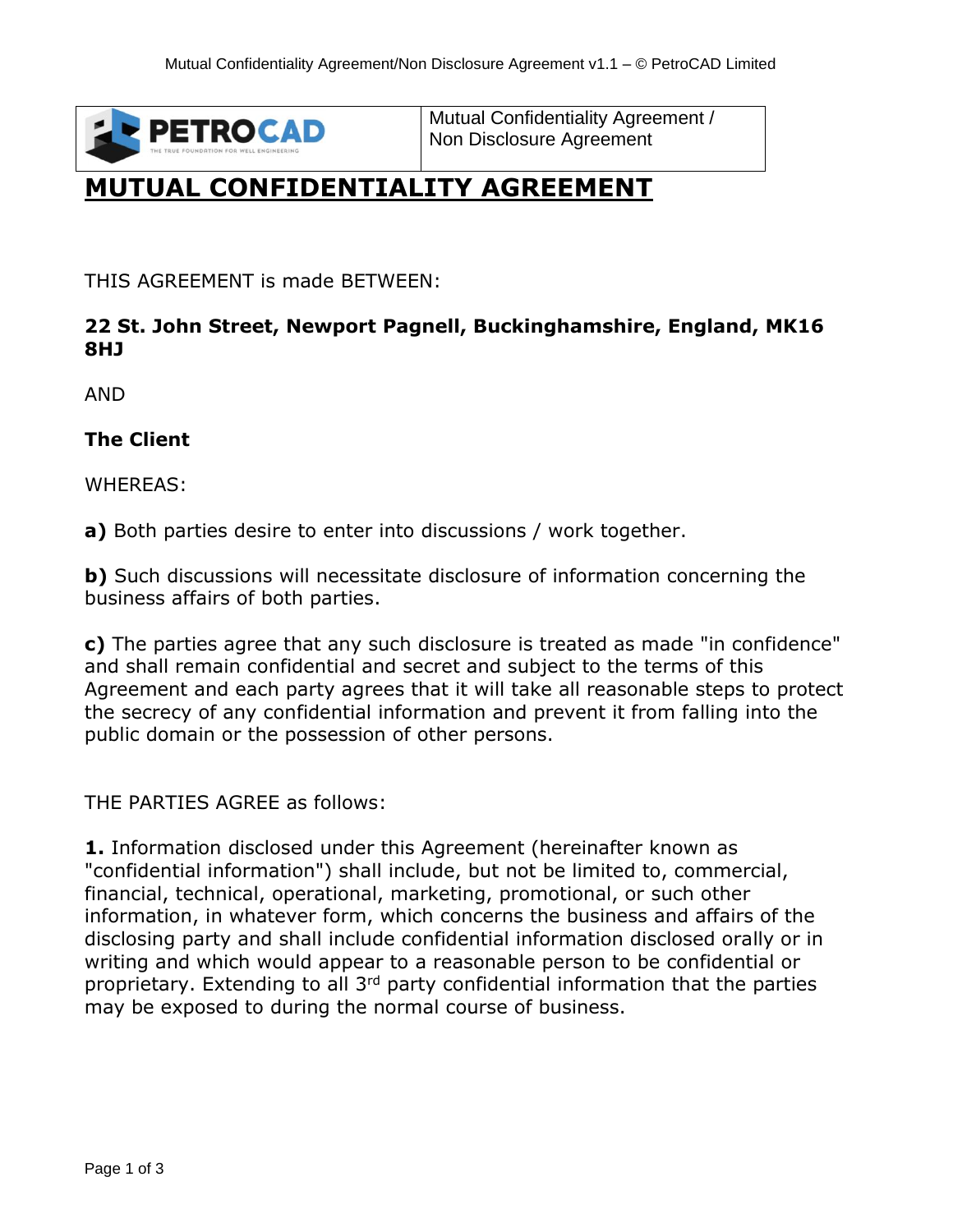**2.** The parties agree to hold all confidential information in trust and in confidence and not to use it for any purpose other than the contemplated purpose.

**3.** No copies are to be made or retained of the confidential information received from the other party.

**4.** No right or license is granted by either party to the other and the information remains the property of the disclosing party at all times.

**5.** Neither party shall without prior written consent of the other, disclose to any third party any confidential information obtained from the other in pursuance of this Agreement.

**6.** The restriction in paragraph 5 shall not apply to information which:

**a)** Is already in or comes in to the public domain, other than in breach of this Agreement, or

**b**) Is already known within the industry prior to the date of this Agreement, or

**c)** Is required to be disclosed by a court of law, regulatory authority or tribunal of competent jurisdiction, or

**d)** Is information that both parties agree in writing to disclose.

**7.** The parties acknowledge that any breach or violation of this Agreement is likely to cause loss or damage to the party whose information is disclosed and in that event that party shall be entitled to apply for injunctive relief or claim damages in the event of a breach, in addition to any other available remedies.

**8.** This Agreement shall remain in force until such time as the confidential information enters the public domain, other than through a breach of this Agreement or this Agreement is terminated in writing by either party.

**9.** The parties shall immediately return all documents containing confidential information which are in their possession and which belong to the other party, including, but not limited to, written notes, photographs, memoranda, computer files and disks, or the like which are capable of storing data and information.

**10.** This Agreement shall be binding upon and inure to the benefit of the parties, their successors and assigns.

**11.** It is hereby declared that the foregoing paragraphs, sub-paragraphs and clauses of this Agreement shall be read and construed independently of each